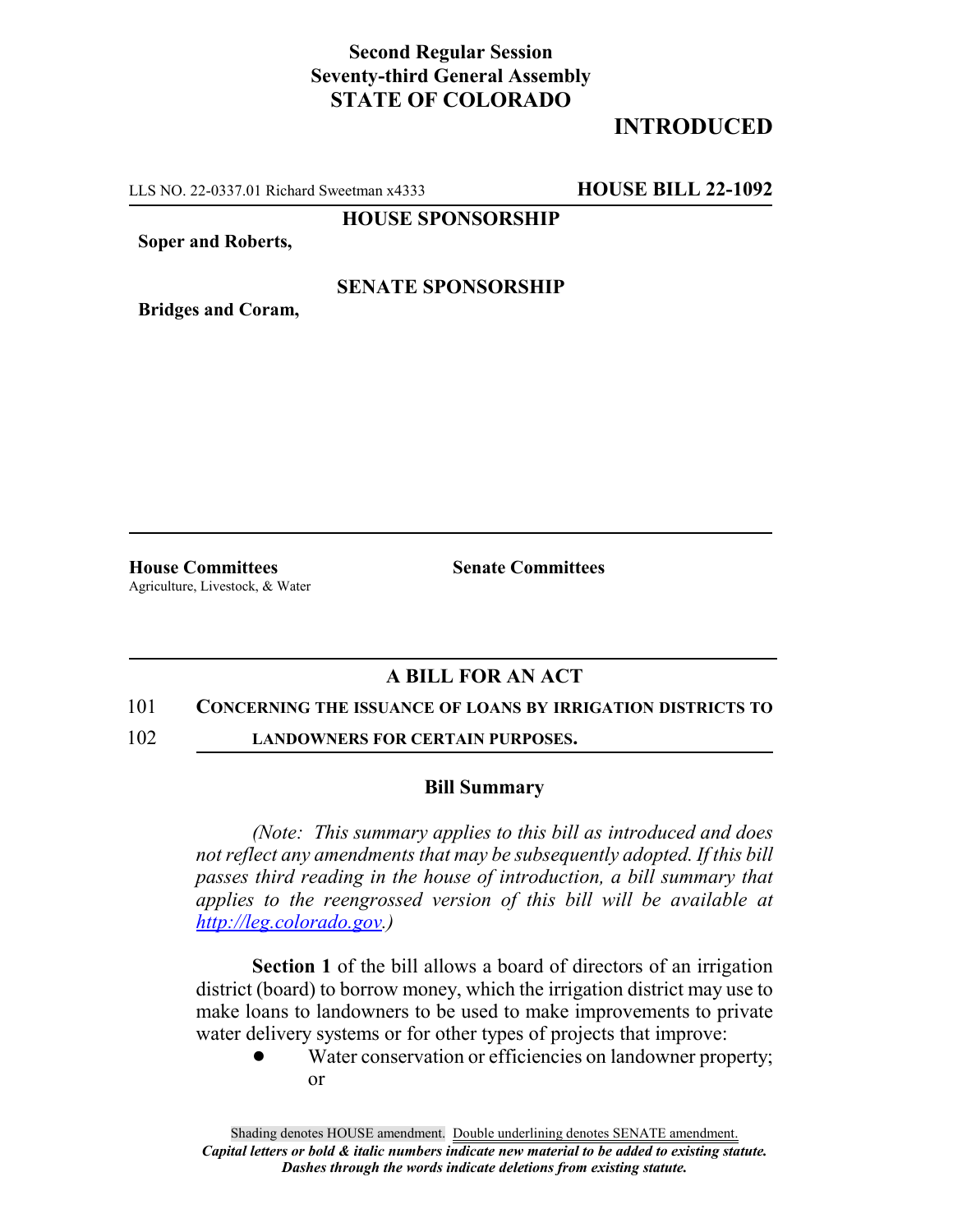Landowner delivery or drainage systems.

An obligation or contract to borrow such money is exempt from the existing requirement that a contract purporting to bind the district to pay any sum in excess of \$500,000 must be ratified by a majority of all the votes cast at a general or special election. Additionally, the district cannot assess landowners to raise money to fund the loans.

A board may adopt rules concerning the issuance of loans to landowners.

**Section 2** requires each irrigation district to include in its annual appropriation resolution all amounts payable by landowners to the irrigation district in accordance with loans issued to the landowners and indicate the amount payable by each tract within the irrigation district for which a landowner has received a loan.

**Section 3** requires a county assessor, in assessing land within an irrigation district, to:

- ! Apply the information provided in the irrigation district's annual appropriation resolution concerning loans issued to landowners; and
- ! Assess the additional amount payable for each tract for which the landowner has received a loan.
- 1 *Be it enacted by the General Assembly of the State of Colorado:* 2 **SECTION 1.** In Colorado Revised Statutes, 37-42-113, **add** (5) 3 as follows: 4 **37-42-113. Powers of district - loans for improvements.** 5 (5) (a) THE BOARD OF DIRECTORS MAY ENTER INTO ANY OBLIGATION OR 6 CONTRACT TO BORROW MONEY, WHICH THE IRRIGATION DISTRICT MAY USE 7 TO ISSUE LOANS TO LANDOWNERS: 8 (I) TO MAKE IMPROVEMENTS TO PRIVATE WATER DELIVERY 9 SYSTEMS; OR 10 **(II) FOR OTHER TYPES OF PROJECTS THAT IMPROVE:** 11 (A) WATER CONSERVATION OR EFFICIENCIES ON LANDOWNER 12 PROPERTY; OR 13 (B) LANDOWNER DELIVERY OR DRAINAGE SYSTEMS. 14 (b) AN OBLIGATION OR CONTRACT TO BORROW MONEY DESCRIBED -2- HB22-1092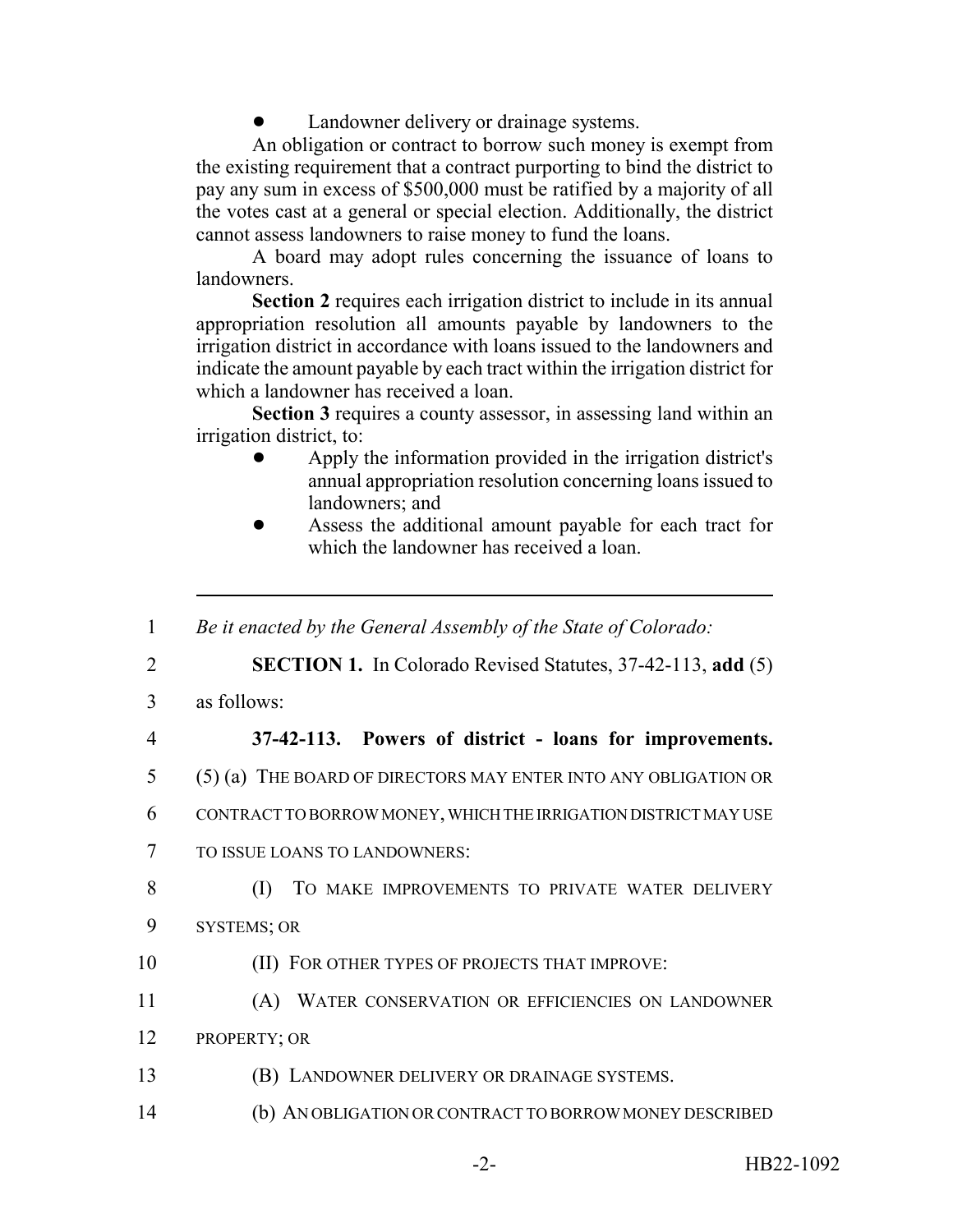1 IN SUBSECTION  $(5)(a)$  of this section is not subject to the REQUIREMENTS OF SUBSECTION (1)(c) OF THIS SECTION.

 (c) THE BOARD SHALL NOT ASSESS DISTRICT LAND IN ORDER TO RAISE MONEY TO ISSUE LOANS PURSUANT TO THIS SUBSECTION (5). HOWEVER, THE BOARD, IN ITS DISCRETION, MAY USE OTHER SOURCES OF MONEY FOR THE PURPOSE OF ISSUING LOANS AS DESCRIBED IN THIS 7 SUBSECTION (5).

8 (d) THE BOARD MAY ADOPT RULES CONCERNING THE ISSUANCE OF 9 LOANS TO LANDOWNERS PURSUANT TO THIS SUBSECTION (5).

 **SECTION 2.** In Colorado Revised Statutes, 37-42-125, **add** (3) as follows:

 **37-42-125. Fiscal year - appropriation resolution.** (3) THE ANNUAL APPROPRIATION RESOLUTION DESCRIBED IN SUBSECTION (2) OF THIS SECTION MUST INCLUDE THE AMOUNT OF MONEY NEEDED TO MEET LOAN OBLIGATIONS AND ALL AMOUNTS PAYABLE BY LANDOWNERS TO THE IRRIGATION DISTRICT IN ACCORDANCE WITH LOANS ISSUED TO THE LANDOWNERS PURSUANT TO SECTION 37-42-113 (5) AND SHALL INDICATE THE AMOUNT PAYABLE BY EACH TRACT WITHIN THE IRRIGATION DISTRICT FOR WHICH A LANDOWNER HAS RECEIVED A LOAN.

 **SECTION 3.** In Colorado Revised Statutes, 37-42-126, **add** (4) as follows:

 **37-42-126. Assessment of lands - valuation.** (4) IN ASSESSING LAND WITHIN AN IRRIGATION DISTRICT, THE COUNTY ASSESSOR SHALL:

 (a) APPLY THE INFORMATION PROVIDED IN THE IRRIGATION DISTRICT'S ANNUAL APPROPRIATION RESOLUTION CONCERNING LOANS ISSUED TO LANDOWNERS PURSUANT TO SECTION 37-42-113 (5), AS 27 DESCRIBED IN SECTION 37-42-125 (3); AND